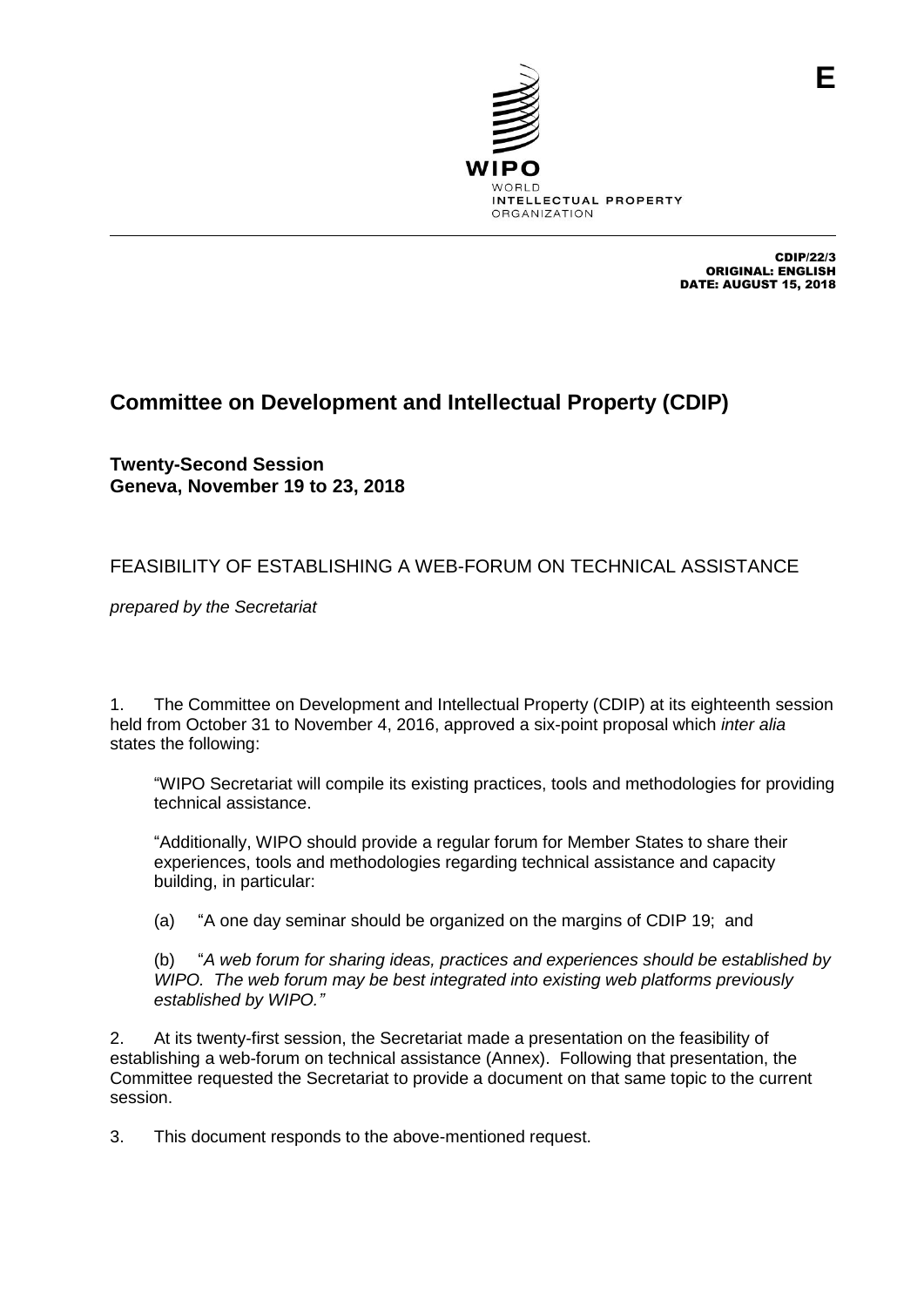#### I. FEASTIBILITY OF ESTABLISHING A WEB-FORUM ON TECHNICAL ASSISTANCE

4. The Secretariat considers that the establishment of a web-forum for Member States to share their ideas, practices and experiences on technical assistance, requires the following minimum conditions:

#### Technical Development

5. The forum might be established under the WIPO technical assistance webpage [\(http://www.wipo.int/cooperation/en/technical\\_assistance/\)](http://www.wipo.int/cooperation/en/technical_assistance/) using one of the existing WIPO platforms for hosting such web resources. Taking into consideration the low usage in similar web-forums, due in some cases to the lack of targeted content and structure, it might be advisable to involve digital communications and content creation external experts to assist the Secretariat to design and adapt the forum's architecture to the specific needs of future users.

#### Administration and Moderation

6. The Secretariat considers that there is a need for the forum to be administrated and moderated by the Organization in order to ensure meaningful discussions and neutrality and transparency of deliberations. Accordingly, it is advisable that a staff at an appropriate level with knowledge of intellectual property, technical assistance and WIPO's work, as well as with required language skills and professional experience in facilitating discussions in such a platform, should be devoted to this task. This staff (hereinafter, the Moderator) would open a weekly discussion which would be addressed by the participants. Topics for discussion could be also proposed by participants. When required, the Moderator will coordinate with relevant WIPO Staff their potential involvement in the discussions. The Moderator will ensure that the discussion is interactive and the content conforms to the WIPO Guide for Web Content Creators<sup>1</sup>. In addition, an external consultant should be recruited to develop a protocol for the use of the web-forum, including its functioning, security policy, content and community rules and copyright, among others.

#### **Languages**

7. In order to ensure reasonable participation and effective engagement of participants from different regions, a chat room should be available at least in English, French and Spanish. The abovementioned Moderator should be able to coordinate discussions in these three languages. If the Committee considers that there is a need to make chat rooms available in additional languages, an external provider should be hired to undertake the task in each language. The external provider should also have substantive knowledge on technical assistance issues and professional experience in similar duties. His / her job will be supervised by the Moderator.

### **Participants**

8. To guarantee the confidentiality of the content and the information shared as well as the participants' privacy, the forum should be restricted to Member States and its access should be password-protected. If a Member State would consider it useful to invite an external stakeholder to a particular discussion, it should submit to the Moderator a request to be assessed by him / her in accordance with the aforesaid protocol.

<u>The Guide is available at :</u>

[http://intranet.wipo.int/export/sites/intranet/homepages/communications/en/web\\_communications/client\\_needs/docs/g](http://intranet.wipo.int/export/sites/intranet/homepages/communications/en/web_communications/client_needs/docs/guide_webcontent_creators.pdf) [uide\\_webcontent\\_creators.pdf](http://intranet.wipo.int/export/sites/intranet/homepages/communications/en/web_communications/client_needs/docs/guide_webcontent_creators.pdf)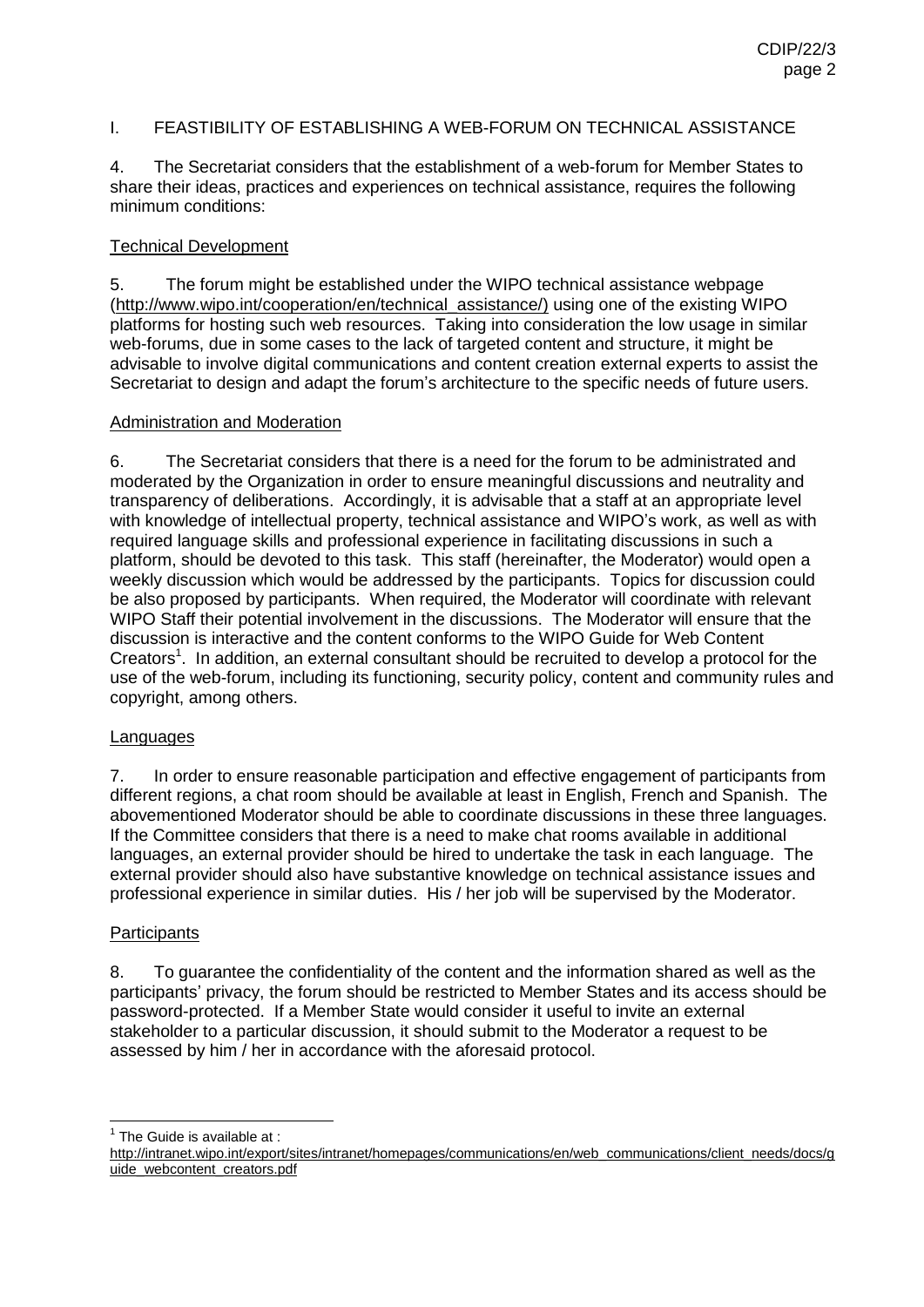#### II. FINANCIAL IMPLICATIONS

9. The following is an indicative budget requirement for the establishment and running of the web-forum<sup>2</sup>:

| One-time cost                                | Recurring cost per annum                                                            |
|----------------------------------------------|-------------------------------------------------------------------------------------|
| - Technical Development: 41,518 Swiss francs | - Moderation and Administration in<br>3 languages: 120,736 Swiss francs             |
|                                              | - Moderation and Administration in each<br>additional language: 48,294 Swiss francs |
| - Protocol Development: 16,000 Swiss francs  | - Other staff involvement cannot be assessed<br>at this stage                       |
| Total: 57,518 Swiss francs                   | Total: to be determined                                                             |

10. Any additional technical feature or administration requirement requested by Member States might entail additional personnel and non-personnel resources.

> *11. The CDIP is invited to consider the information contained in this document.*

[Annex follows]

 2 The resources were not initially foreseen in the Program and Budget 2018/2019.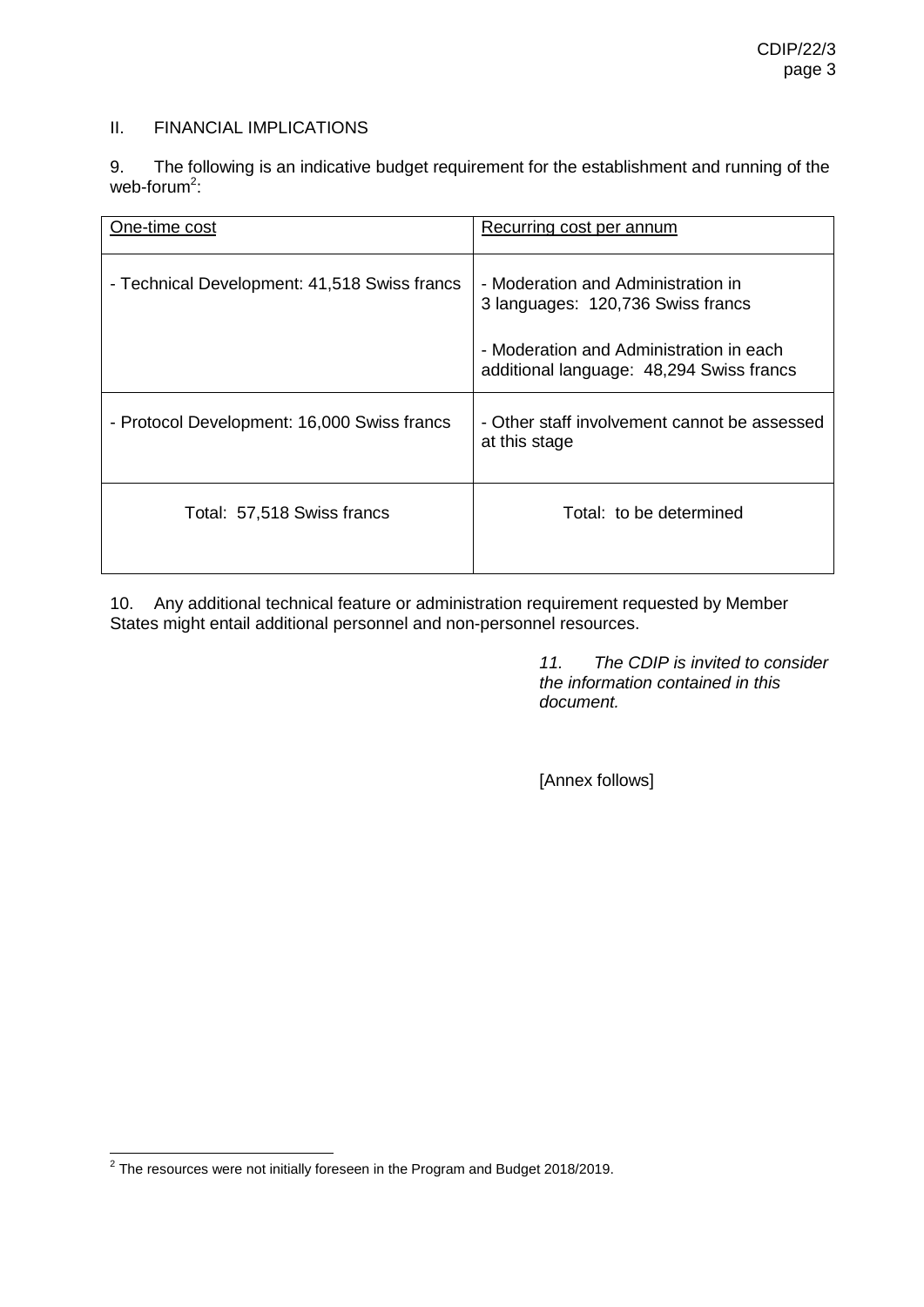







# **To bear in mind** Statistics A low usage is observed in other similar web-forums

- **Costs**
- Costs associated with the conception and deployment of the web-forum cannot be absorbed within the existing personnel and non personnel resources • The administration of the web-forum should rely on a minimal demand of existing personnel and non-personnel resources.

5

- 
- Scalability<br>• Start with a basic architecture which can grow in response to its real usage
- 

**Information storage**<br>• Information on web forums is normally stored until there is a specific request to remove it WIPO<br>ATRI

**Architecture** • Should the forum be permanent or time-bound, for instance open on a given day, etc.?

**Features of the Web-forum**

- Should it be one single chat room or multiple rooms?
- If multiple rooms, should they be organized by the TA categories described in document CDIP/21/4?
- Should the access be restricted and passwordprotected?

WIPO

6